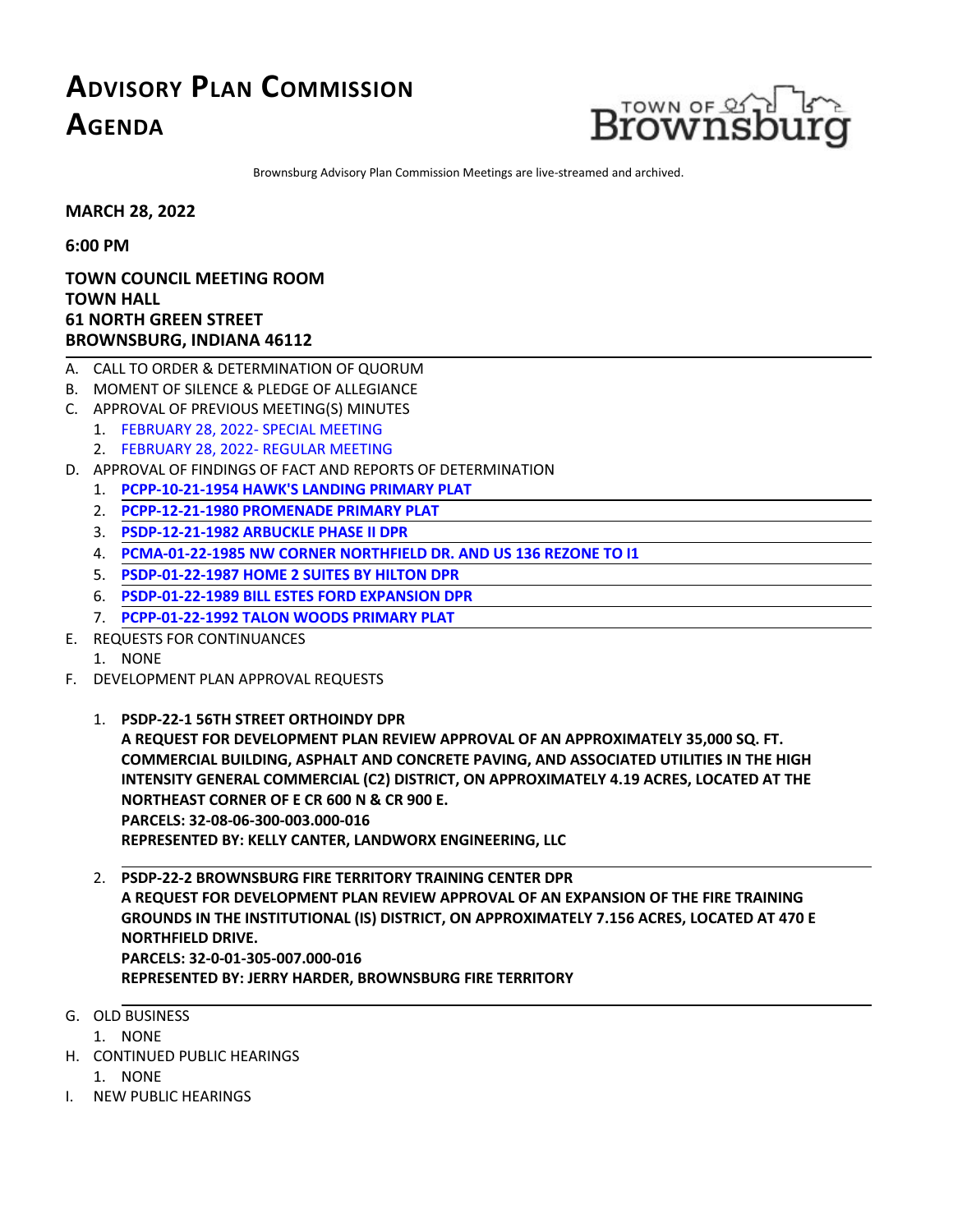- 1. **PCPP-22-1\_ [CROSSROADSELEMENTARY](http://packets.shea.agendease.com/getdoc.php?cID=10000128&bID=160&mID=5652&iID=48974) SCHOOL PRIMARY PLAT A REQUEST FOR PRIMARY PLAT APPROVALFOR A ONE(1) LOT COMMERCIALSUBDIVISION, ON** APPROXIMATELY 29.98 ACRES, LOCATED AT 8510 E CR 400 N.<br>PARCELS: 32-07-13-376-011.000-016, 32-07-13-400-008.000-016 AND 32-07-13-400-009.000-016 **ADVERTISED PUBLIC HEARING REPRESENTED BY TIM JENSON, THE VERIDUS GROUP**
- 2. **[PCPP-22-2](http://packets.shea.agendease.com/getdoc.php?cID=10000128&bID=160&mID=5652&iID=48975) EAGLE CREEK LOGISTICS PARK PRIMARY PLAT A REQUEST FOR PRIMARY PLAT APPROVALFOR A TWO (2) LOT INDUSTRIALSUBDIVISION, ON APPROXIMATELY 30 ACRES, LOCATED AT THESOUTHEAST CORNER OF N 1000 E AND I-74. PARCELS: 32-08-17-100-004.000-015, 32-08-17-100-006.000-015, 32-08-17-100-008.000-015, 32-08-17-100- 007.000-015 ADVERTISED PUBLIC HEARING REPRESENTED BY: NATHAN HARRIS, DUKE REALTY LIMITED PARTNERSHIP**
- 3. **PCPP-22-3 56TH STREET [ORTHOINDY](http://packets.shea.agendease.com/getdoc.php?cID=10000128&bID=160&mID=5652&iID=48976) PRIMARY PLAT A REQUEST FOR PRIMARY PLAT APPROVALFOR A FOUR (4) LOT COMMERCIALSUBDIVISION, ON APPROXIMATELY 39.89 ACRES, LOCATED AT THE NORTHEAST CORNER OFE CR 600 N & CR 900 E. PARCELS: 32-08-06-300-003.000-016 ADVERTISED PUBLIC HEARING REPRESENTED BY: KELLY CANTER, LANDWORX ENGINEERING, LLC**
- 4. PCCA-22-1 ANNSDALE AND THE [HAMPTONS](http://packets.shea.agendease.com/getdoc.php?cID=10000128&bID=160&mID=5652&iID=48977) AT HERITAGE HILLS COMMIT. AMEND.<br>A REQUEST TO VACATE CERTAIN DEVELOPMENT COMMITMENTS INCLUDED IN ADVISORY PLAN COMMISSION **CASE 2013-04P, FOR THE PURPOSE(S) OF CLARIFYING A COMMITMENT RELATED TO COMMON AREA/OPEN SPACE PLATTING REQUIREMENTS. PARCELS: 32-07-27-100-011.000-016 ADVERTISED PUBLIC HEARING REPRESENTED BY: ROSS BEHNFELDT, DDC MANAGEMENT LLC**
- J. COMMUNICATIONS AND COMMITTEE REPORTS 1. REPORT FROM DIRECTOR OF DEVELOPMENT SERVICES
- K. MISCELLANEOUS BUSINESS
- 1. NONE
- L. ADMINISTRATIVE FILINGS
	- 1. **CPSP-22-1 BROWSBURG STATION LOT 8 FINAL PLAT**
	- 2. **CPSP-22-2 PARKSIDE AT GREYSTONESEC. 2**
	- 3. **CPSP-22-3 BROWNSBURG CROSSROADSFINAL PLAT**
	- 4. **CPSP-22-4 FAIRVIEW WEST SECTION 2 FINAL PLAT**
	- 5. **CPSP-22-5 PARK 136 FINAL PLAT**
- M. CASES FILED FOR FUTURE MEETINGS
	- 1. **PCPP-22-4 NORTHFIELD GREENS PRIMARY PLAT**
	- 2. **PCMA-22-1 WESTBRANCH REZONE TO PD**
	- 3. **PCCZ-22-1 WESTBRANCH CONDITIONAL REZONE TO PD**
	- 4. **PCPP-22-5 RONALD REAGAN LOGISTICS CENTER, PHASE 2 PRIMARY PLAT**
	- 5. **PSDP-22-3 PARK 136 ACORN STORAGE DPR**
	- 6. **PSDP-22-4 PARK 136 INDUSTRIAL DPR**
	- 7. **PCMA-22-2 AUBURN RIDGE REZONE TO R3**
	- 8. **PSDP-22-5 EAGLE CREEK LOGISTICS PARK DPR**
	- 9. **PSDP-22-6 INTERSTATE RETAIL LLC BROWNSBURG ROAD EXTENSION PHASEII**
- N. ADJOURNMENT